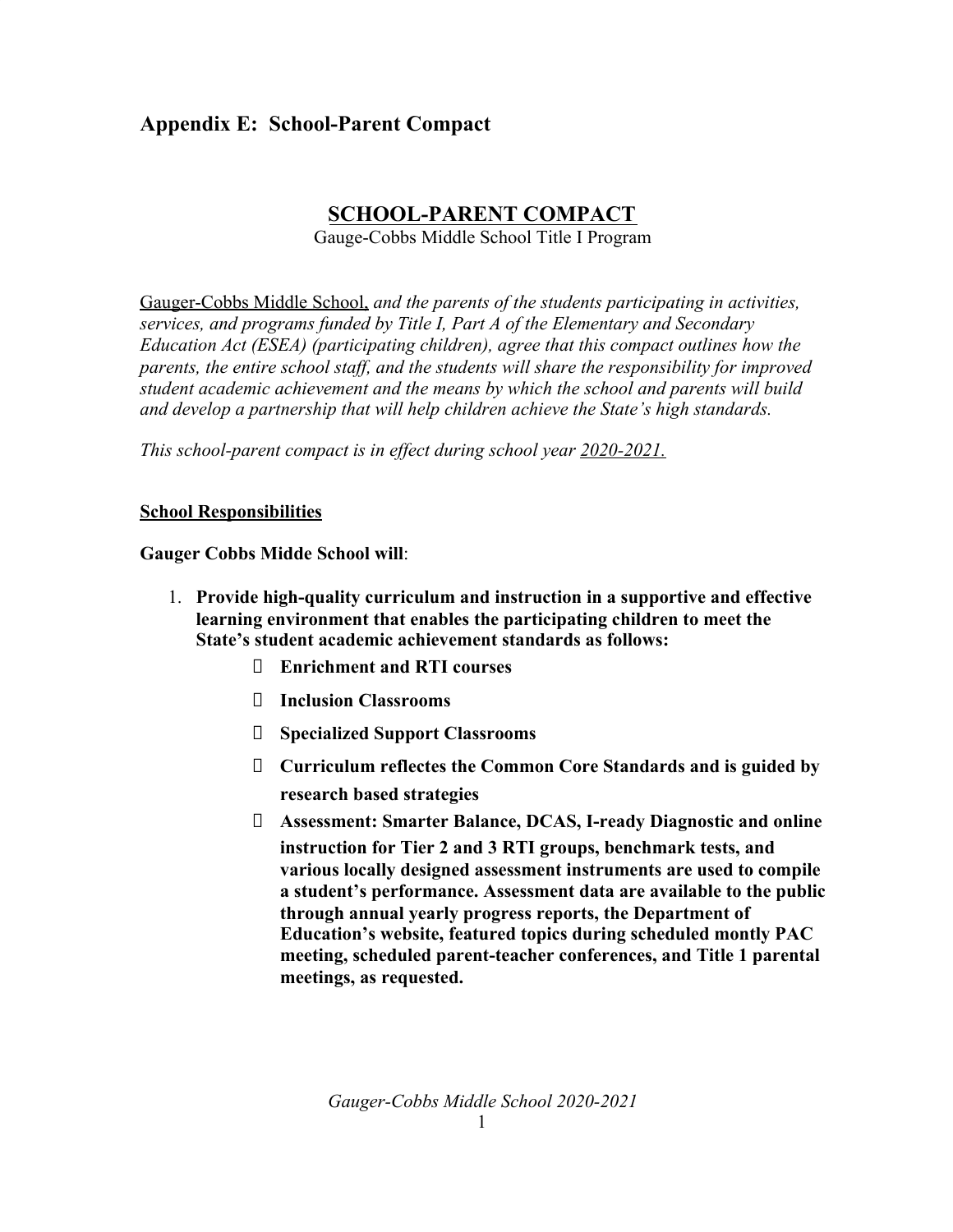2. **Hold parent-teacher conferences (at least annually in elementary schools) during which this compact will be discussed as it relates to the individual child's achievement.** Specifically, those conferences will be held:

11/12/20, 11/13/20, 2/12/21

- 3. **Provide parents with frequent reports on their children's progress.** Specifically, the school will provide reports as follows:
- Interim reports will be published on Home Access Center and paper copies available per request on the following dates: 10/9/20,12/17/20,3/2/21,5/6/21
	- Report cards will be published on Home Access Center and paper copies available per request on the following dates: 11/9/20,1/29/21,4/1/21,6/15/21
- 4. **Provide parents reasonable access to staff.** Specifically, staff will be available for consultation with parents as follows:
	- *Scheduled appointments before and after school*
	- *District voicemail and email*
- 5. **Provide parents opportunities to volunteer and participate in their child's class, and to observe classroom activities**, as follows:
	- Chaperone a field trip
	- Volunteer in one of your child's classrooms
	- Participate in an online or paper school climate survey
	- Assist PAC with various events throughout the year.
	- Volunteer as a guest speaker for a class or event.
	- Become a member of Gauger's School Success Planning Team

## **Parent Responsibilities**

#### **We, as parents, will support our children's learning in the following ways:**

#### *[Describe the ways in which parents will support their children's learning, such as:*

- *Monitoring attendance.*
- *Making sure that homework is completed.*
- *Monitoring amount of television their children watch*.
- *Volunteering in my child's classroom*.
- *Participating, as appropriate, in decisions relating to my children's education.*
- *Regularly check Home Access Center for assessment due dates and missing assignments.*
- *Promoting positive use of my child's extracurricular time.*
- *Staying informed about my child's education and communicating with the school by promptly reading all notices from the school or the school district either received by my child or by mail and responding, as appropriate.*
- *Serving, to the extent possible, on policy advisory groups, such as being the Title I, Part A parent representative on the school's School Improvement Team, the Title I Policy Advisory Committee, the District wide Policy Advisory Council, the State's*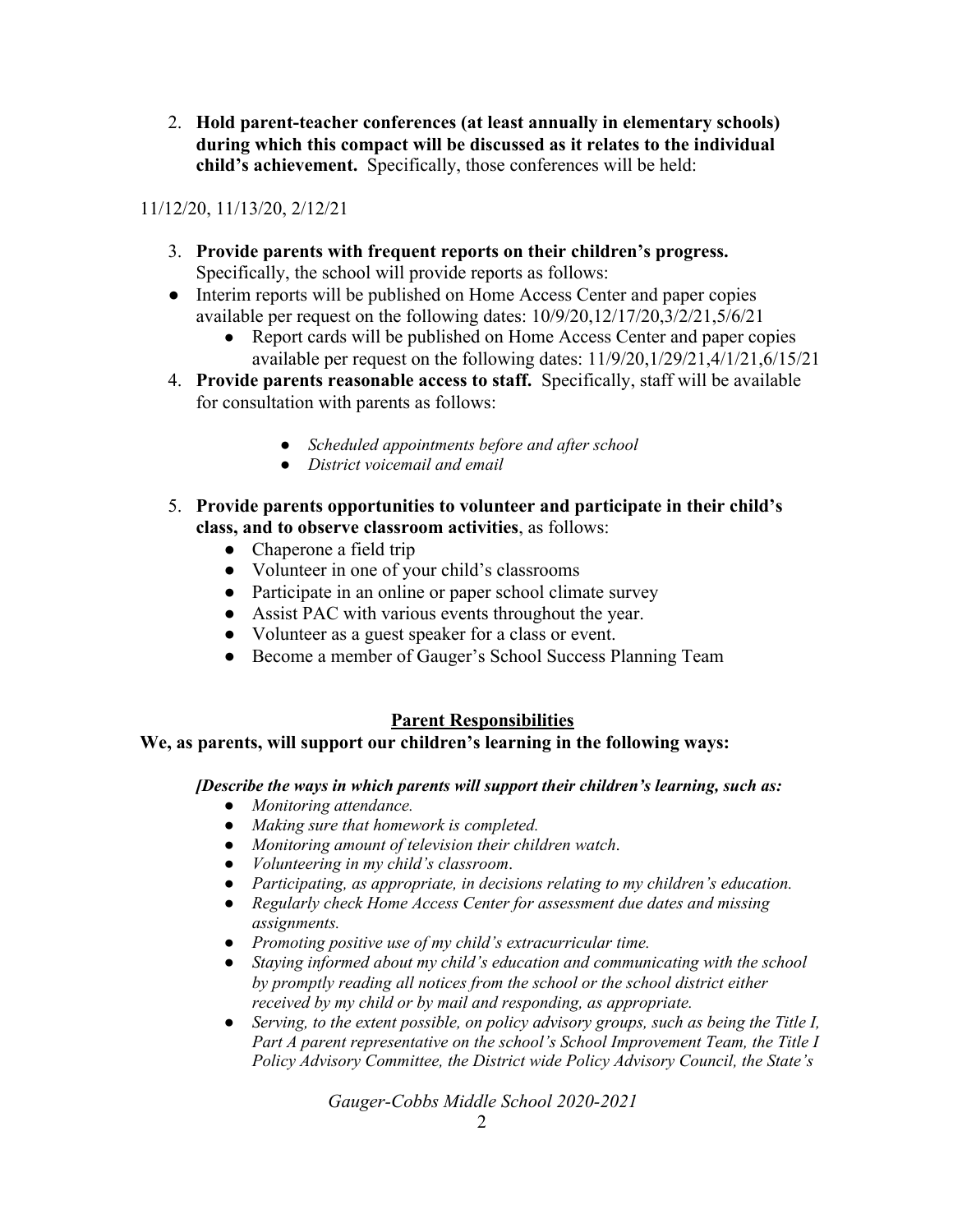*Committee of Practitioners, the School Support Team or other school advisory or policy groups.*

#### *Student Responsibilities*

We, as students, will share the responsibility to improve our academic achievement and achieve the State's high standards. Specifically, we will:

- *[*
- *Do my homework every day and ask for help when I need to.*
- *Read at least 30 minutes every day outside of school time.*
- *Give to my parents or the adult who is responsible for my welfare all notices and information received by me from my school every day.*
- *Be responsible by adhering to school policies and school rules*
- *Be Motivated by putting forth outstanding ef ort in school each day*
- *Be kind to school staf , classmates and visitors in all interactions*
- *Attend school daily*
- *Actively participate in class*
- *Be prepared for class*
- *Attend class in a timely manner*

The Gauger-Cobbs Middle School will:

- 1. Involve parents in the planning, review, and improvement of the school's parental involvement policy, in an organized, ongoing, and timely way.
- 2. Involve parents in the joint development of any schoolwide program plan, in an organized, ongoing, and timely way.
- 3. Hold an annual meeting to inform parents of the school's participation in Title I, Part A programs, and to explain the Title I, Part A requirements, and the right of parents to be involved in Title I, Part A programs. The school will convene the meeting at a convenient time to parents, and will offer a flexible number of additional parental involvement meetings, such as in the morning or evening, so that as many parents as possible are able to attend. The school will invite to this meeting all parents of children participating in Title I, Part A programs (participating students), and will encourage them to attend.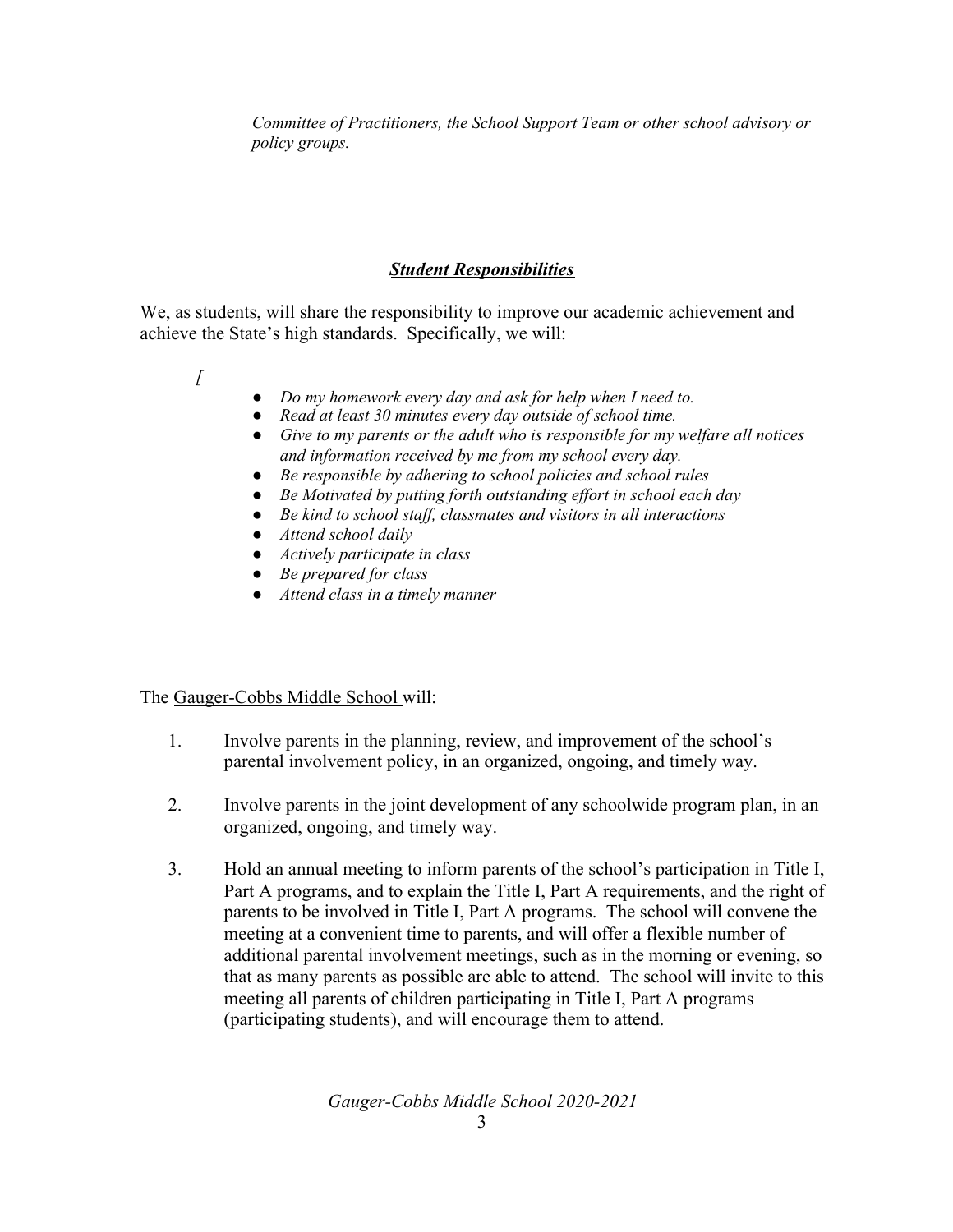- 4. Provide information to parents of participating students in an understandable and uniform format, including alternative formats upon the request of parents with disabilities, and, to the extent practicable, in a language that parents can understand.
- 5. Provide to parents of participating children information in a timely manner about Title I, Part A programs that includes a description and explanation of the school's curriculum, the forms of academic assessment used to measure children's progress, and the proficiency levels students are expected to meet.
- 6. On the request of parents, provide opportunities for regular meetings for parents to formulate suggestions, and to participate, as appropriate, in decisions about the education of their children. The school will respond to any such suggestions as soon as practicably possible.
- 7. Provide to each parent an individual student report about the performance of their child on the State assessment in at least math, language arts and reading.
- 8. Provide each parent timely notice when their child has been assigned or has been taught for four (4) or more consecutive weeks by a teacher who is not highly qualified within the meaning of the term in section 200.56 of the Title I Final Regulations (67 Fed. Reg. 71710, December 2, 2002).

## **Optional School Responsibilities**

To help build and develop a partnership with parents to help their children achieve the State's high academic standards, the Gauger-Cobbs Middle School will:

- 1. Recommend to the local educational agency (LEA), the names of parents of participating children of Title I, Part A programs who are interested in serving on the State's Committee of Practitioners and School Support Teams.
- 2. Notify parents of the school's participation in Early Reading First, Reading First and Even Start Family Literacy Programs operating within the school, the district and the contact information.
- 3. Work with the LEA in addressing problems, if any, in implementing parental involvement activities in section 1118 of Title I, Part A.
- 4. Work with the LEA to ensure that a copy of the SEA's written complaint procedures for resolving any issue of violation(s) of a Federal statute or regulation of Title I, Part A programs is provided to parents of students and to appropriate private school officials or representatives.